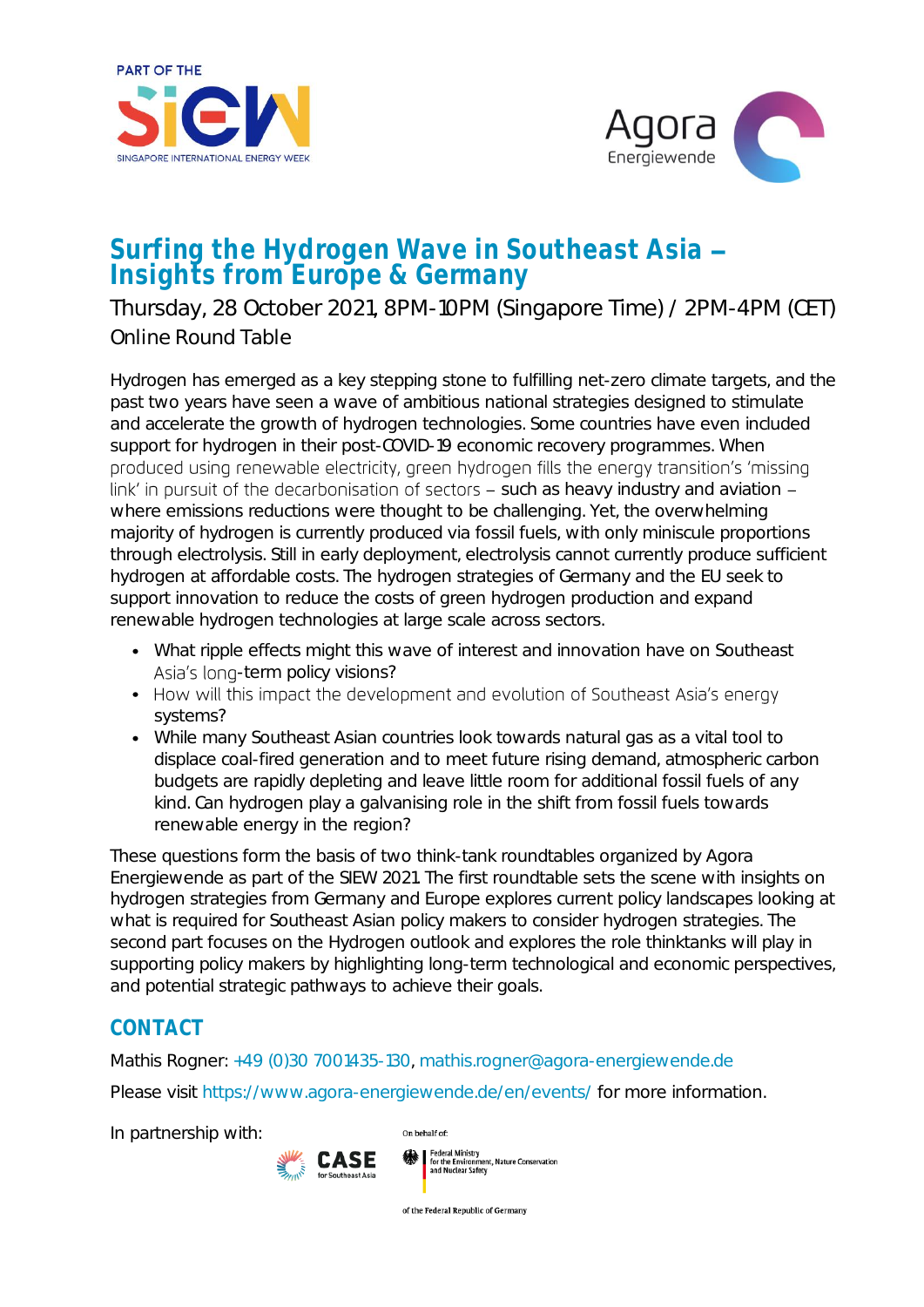



## Surfing the Hydrogen Wave in Southeast Asia Insights from Europe & Germany

Thursday, 28 October 2021, 8PM-10PM (Singapore Time) / 2PM-4PM (CET) Online Round Table

| Moderation: Agora Energiewende                                                  |                                                                                                                                                                                                                                                                          |  |
|---------------------------------------------------------------------------------|--------------------------------------------------------------------------------------------------------------------------------------------------------------------------------------------------------------------------------------------------------------------------|--|
| 20:00                                                                           | Welcome and introduction<br>Jesse Scott, Director International Programmes, Agora Energiewende                                                                                                                                                                           |  |
| PART 1: Insights on hydrogen strategies from Germany, Europe and Southeast Asia |                                                                                                                                                                                                                                                                          |  |
| 20:10                                                                           | Germany: Perspectives from Germany's hydrogen strategy<br>Dr. Matthias Deutsch, Programme Lead, Agora Energiewende                                                                                                                                                       |  |
| 20:20                                                                           | Future of hydrogen in the transition to net-zero in the EU<br>Dr. Gökçe Mete, Research Fellow, Stockholm Environment Institute                                                                                                                                           |  |
| 20:30                                                                           | Hydrogen in ASEAN: Economic prospects, development & applications<br>Beni Suryadi, Manager, Power Generation, Fossil Fuels, Alternative<br>Energy and Energy Storage Department, ASEAN Centre for Energy                                                                 |  |
| 20:40                                                                           | Southeast Asia: Potential for hydrogen application in SEA markets:<br>Similarities and differences across the value chain, compared with<br>European and German use cases and strategies<br>Kenneth Kong, Senior Vice President, Group Strategy & Portfolio,<br>Sembcorp |  |
| 20:50                                                                           | Questions and discussion                                                                                                                                                                                                                                                 |  |
| PART 2: Hydrogen outlook for Southeast Asia - long-term perspectives            |                                                                                                                                                                                                                                                                          |  |
| 21:10                                                                           | Hydrogen's role in Indonesia's Energy Transition<br>Fabby Tumiwa, Executive Director, Institute for Essential Services Reform                                                                                                                                            |  |
| 21:20                                                                           | Vietnamese Perspective<br>Nhien Ngo, Executive Director, Vietnam Initiative for Energy Transition                                                                                                                                                                        |  |
| 21:30                                                                           | <b>Thailand Perspective</b><br>Dr. Sumittra Charojrochkul, Energy Innovation Research Group Director,<br>National Energy Technology Center Thailand (ENTEC)                                                                                                              |  |
| 21:40                                                                           | Questions and discussion                                                                                                                                                                                                                                                 |  |
| 22:00                                                                           | <b>END</b>                                                                                                                                                                                                                                                               |  |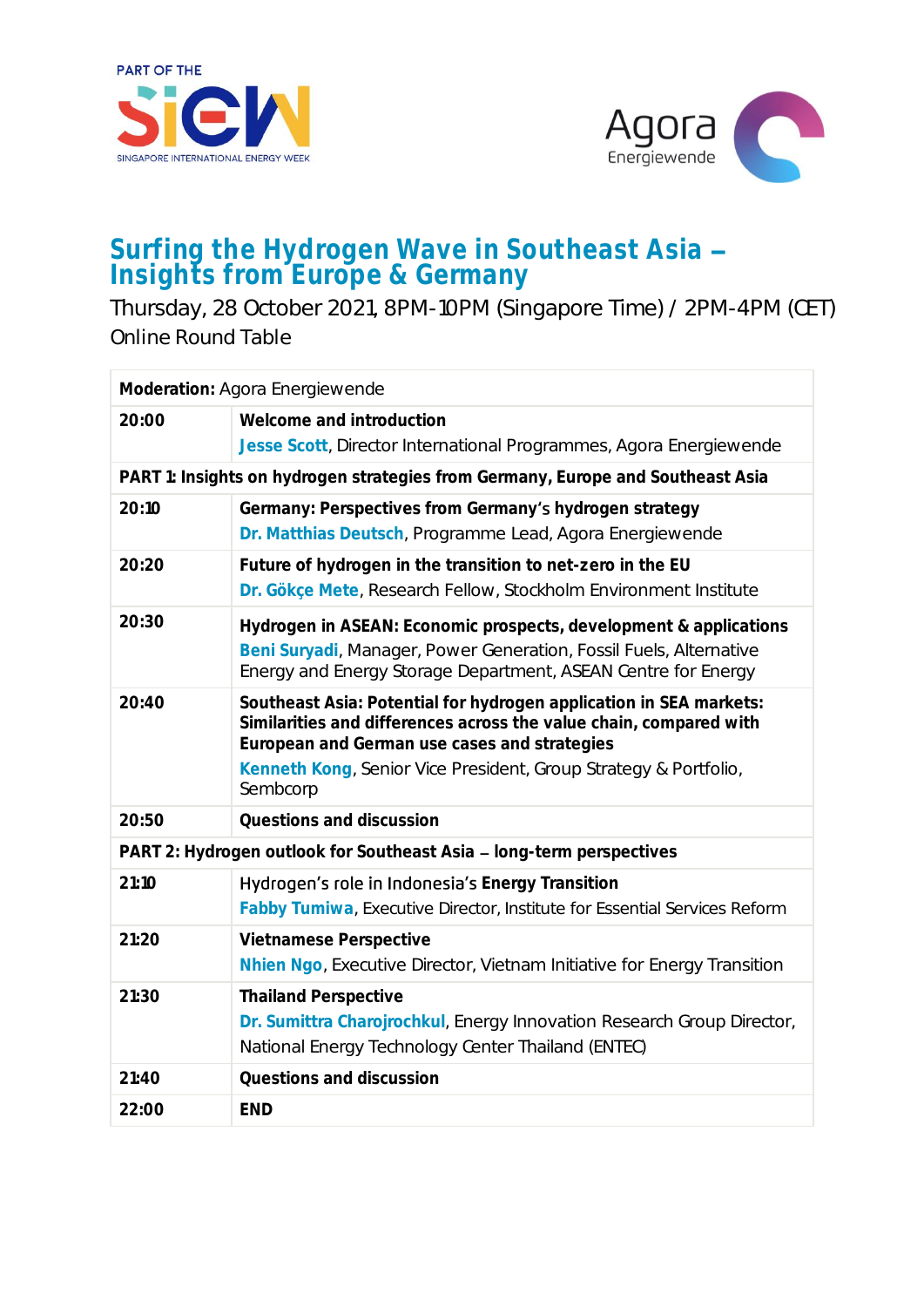



| Jesse Scott, Director International Programmes, Agora<br>Energiewende                                                                                                                                                                                                                                                                                                                                                                                                                                                                                                                                                                                                                                                                                                                                                                                                                                                                                                                                                                                                                        |
|----------------------------------------------------------------------------------------------------------------------------------------------------------------------------------------------------------------------------------------------------------------------------------------------------------------------------------------------------------------------------------------------------------------------------------------------------------------------------------------------------------------------------------------------------------------------------------------------------------------------------------------------------------------------------------------------------------------------------------------------------------------------------------------------------------------------------------------------------------------------------------------------------------------------------------------------------------------------------------------------------------------------------------------------------------------------------------------------|
| Jesse Scott is Director of International Programmes at<br>Agora Energiewende. She leads Agora's work on the<br>energy transition beyond Europe in major and emerging<br>economies, including research projects, collaborations with<br>country partner think tanks, and strategy. Before joining<br>Agora in February 2019, Jesse worked at the International<br>Energy Agency in Paris where she was a lead author of the<br>Agency's pathbreaking report on the opportunities and<br>risks of digitalizing the energy system. Prior to that, she<br>worked for fifteen years in Brussels on European Union<br>energy and climate policy-making, including as Head of<br>Climate and Environment for the electricity sector<br>association Eurelectric and as organiser of cross-sector<br>advocacy to strengthen the EU Emissions Trading System<br>from 2011 to 2014. Jesse's experience spans business,<br>government, campaigning, law, and think tanks. She holds<br>a degree and masters from Cambridge University and also<br>studied in Italy at the European University Institute. |
| Matthias Deutsch, Programme Lead Hydrogen, Agora<br>Energiewende<br>Matthias Deutsch is a Programme Lead at Agora<br>Energiewende and concentrates on power and heat sector<br>coupling, as well as on storage. From 2007 to 2015, he<br>worked as a consultant at Prognos AG, focusing on<br>renewable energy, energy demand, gas grid development<br>and statistical analyses, with his clients including<br>companies, industry associations and governmental<br>authorities. Prior to working for Prognos, he has been<br>employed at the Hertie School of Governance and the<br>German Institute for Economic Research in Berlin. He is a<br>graduate engineer in environmental technology (Berlin<br>University of Technology) and holds a Ph.D. in policy studies<br>from the University of Maryland School of Public Policy,<br>USA.                                                                                                                                                                                                                                                 |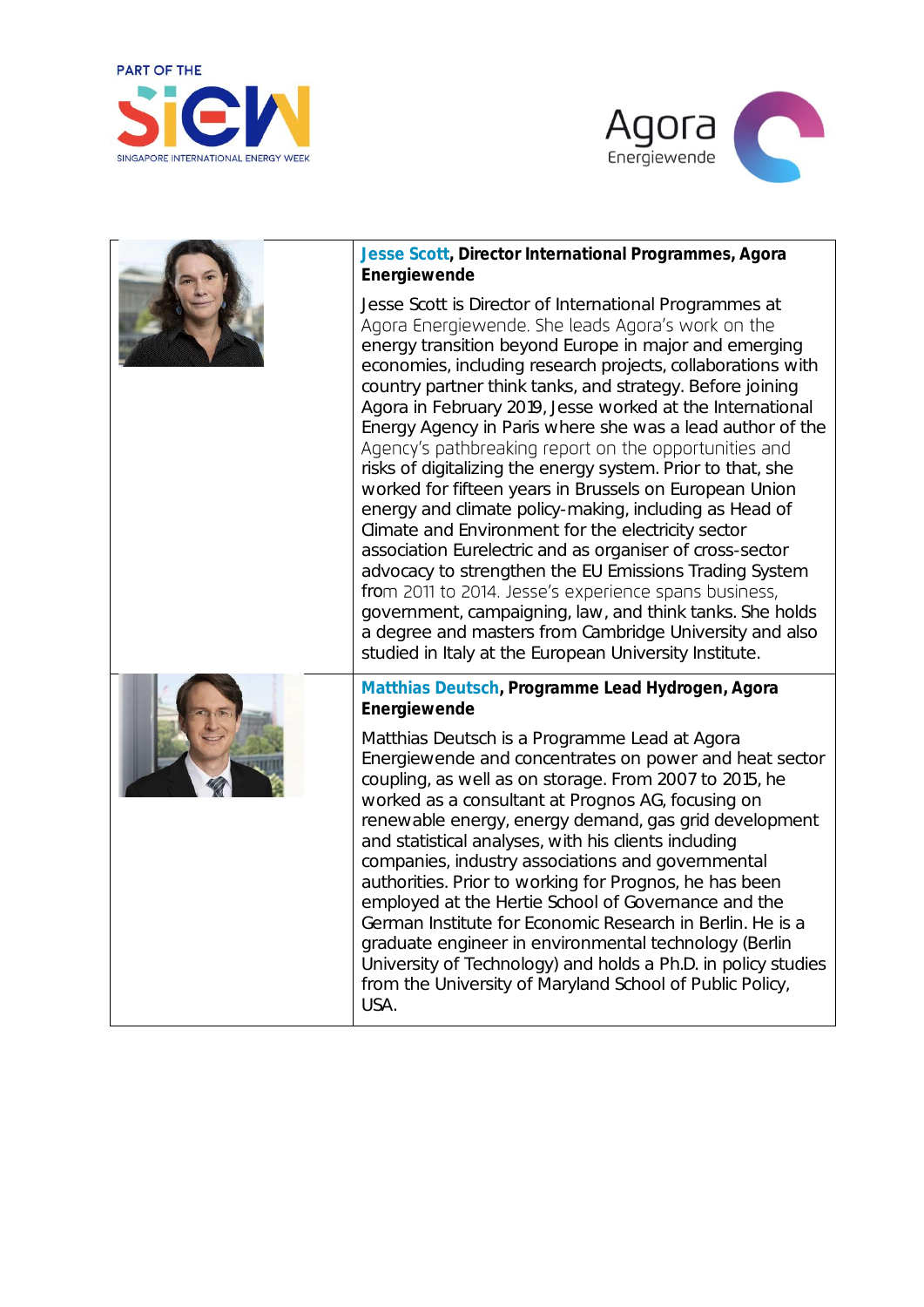



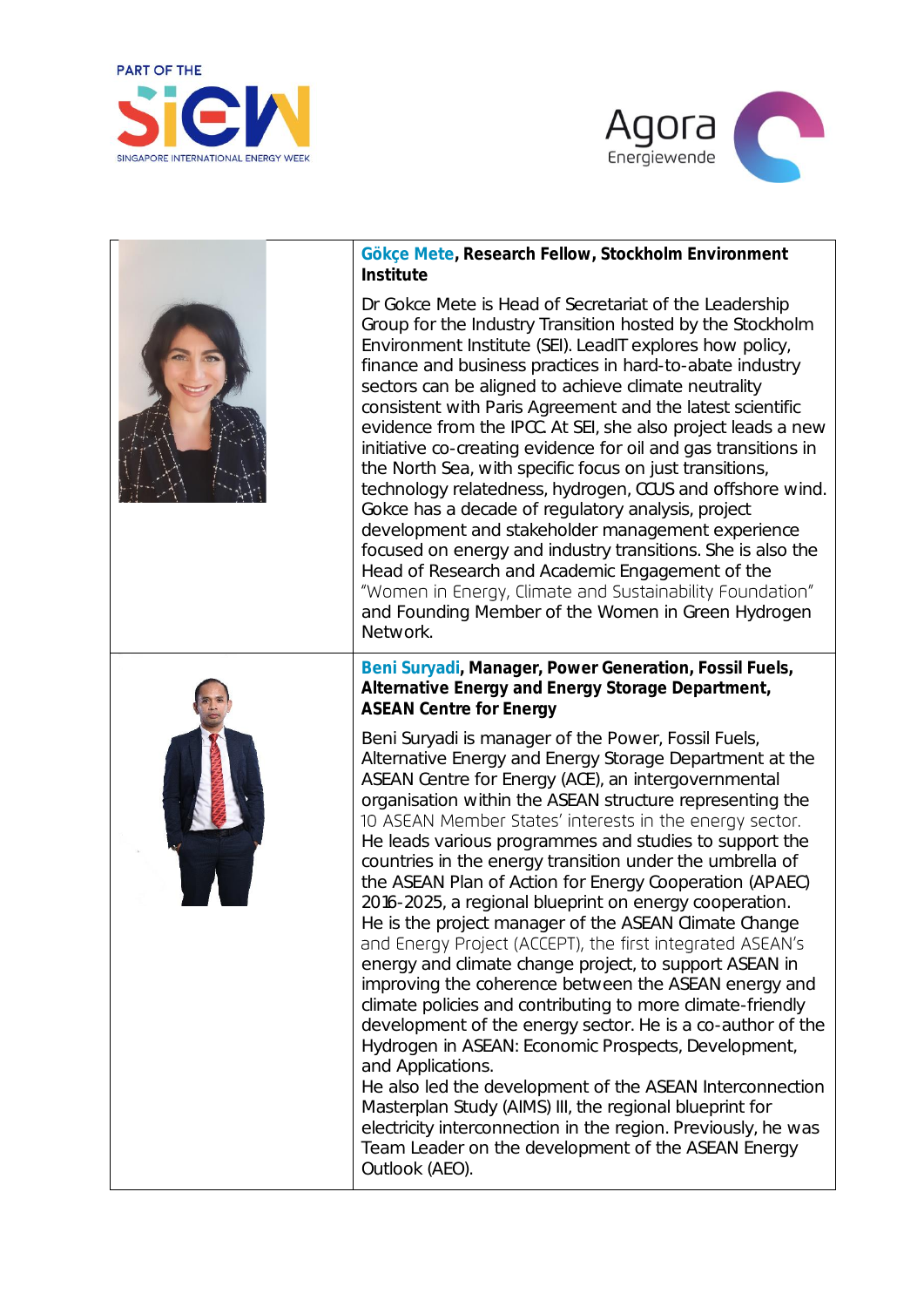



| In addition to the official ASEAN works, he is also a<br>member of the Sustainability Advisory Council of Gojek,<br>Agence française de développement (AFD) Indonesia<br>Advisory Board, Steering Committee of the Global<br>Consortium on Power System Transformation (G-PST), and<br>Non-Resident Fellow of the U.S.'s based think tank Energy<br>for Growth.<br>Kenneth Kong, Senior Vice President, Group Strategy &<br>Portfolio, Sembcorp                                                                                                                                                                                                                                                                                                                                                                                                                                                                                                                                                                                                                                                                                                                                                           |
|-----------------------------------------------------------------------------------------------------------------------------------------------------------------------------------------------------------------------------------------------------------------------------------------------------------------------------------------------------------------------------------------------------------------------------------------------------------------------------------------------------------------------------------------------------------------------------------------------------------------------------------------------------------------------------------------------------------------------------------------------------------------------------------------------------------------------------------------------------------------------------------------------------------------------------------------------------------------------------------------------------------------------------------------------------------------------------------------------------------------------------------------------------------------------------------------------------------|
| Kenneth Kong is Senior Vice President of Group Strategy &<br>Portfolio at Sembcorp Industries. He supports Sembcorp's<br>leadership team by creating and driving corporate strategic<br>initiatives relevant to the current and future energy<br>landscape. This includes integrated strategy development,<br>energy value chain optimisation, new market evaluation<br>(including for emerging technology applications for<br>hydrogen), capital allocation and portfolio governance.<br>Kenneth has over 20 years of global experience in the<br>energy industry having worked in diverse markets such as<br>Malaysia, the Netherlands, UK and Australia. Before joining<br>Sembcorp, Kenneth was Head of Strategy and Portfolio for<br>BP Asia Pacific Fuels, and was responsible for corporate<br>strategy development. Kenneth also led the development<br>of renewable hydrogen initiatives in BP's Asia Pacific<br>business. He has expertise in both the upstream and<br>downstream sectors including strategic planning, project<br>management, organisational performance turnaround,<br>supply chain optimisation, market entry, retail network<br>planning, and divestments and acquisitions. |
| Fabby Tumiwa, Executive Director, Institute for Essential<br>Services Reform<br>Fabby Tumiwa is an Executive Director of Institute for<br>Essential Services Reform (IESR), an Indonesia think tank in<br>energy policy and environment. IESR advocates for the low<br>carbon energy transition in Indonesia. Fabby has been<br>working on energy policy extensively for 20 years. During<br>this time Fabby conduct numerous policy studies and<br>advises various Indonesia government agencies, business,<br>and NGO, as well as multilateral development organisation<br>in electricity, renewable energy and energy efficiency policy<br>and regulation, and climate change strategies. A solar<br>enthusiast, Fabby is a founder of Indonesia Solar Energy<br>Association (ISA) and currently he is the Vice Chairman of<br>Policy and Regulatory Affairs of the Association. He studied<br>electronic engineering and natural resource governance.                                                                                                                                                                                                                                                 |